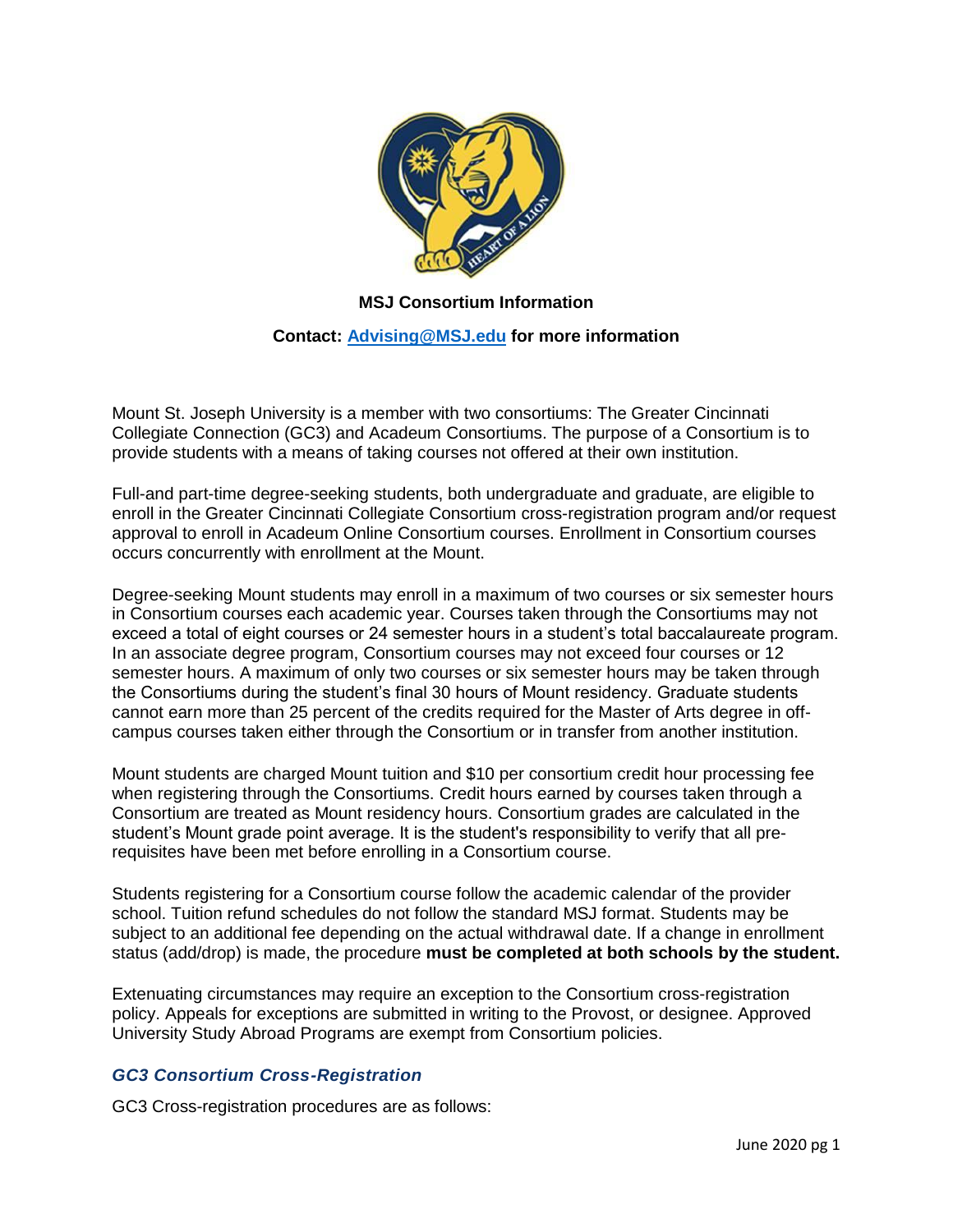- 1. Begin with emailing [advising@msj.edu](mailto:advising@msj.edu) Mount St. Joseph University's Academic Advising Resource Center (AARC) to secure course and Consortium procedure information.
- 2. Developmental courses taken through the Consortium that are similar in content to those offered at Mount St. Joseph University will be accepted as general electives; however, those courses that are not applied toward a degree at a host institution will not be accepted.
- 3. Obtain a signature of approval from an academic advisor on a Mount registration or add form.
- 4. Complete the cross-registration form and Memorandum of Understanding for Mount St. Joseph University's Academic Advising Resource Center. The Mount's Consortium representative's signature on the Consortium form is required. The student may wish to call the host school's registration office to determine the availability of space.
- 5. Information about how to submit the cross registration form to the institution where the course will be taken can be found on the GC3 website or from the GC3 representative in the AARC.
- 6. If a change in enrollment status (add/drop) is made, the add/drop procedure must be completed at both schools by the student prior to the published registration/drop/withdrawal dates.
- 7. A per credit hour NON-REFUNDABLE fee is assessed for each course taken through the GC3 in addition to the current tuition. The student is responsible for the nonrefundable fee even if the student drops or withdraws from the GC3 course.

The following schools are members of the GC3 Consortium: Art Academy of Cincinnati, The Athenaeum, Chatfield College, Cincinnati State Technical and Community College, Gateway Community and Technical College, God's Bible School and College; Good Samaritan College of Nursing and Health Sciences, Hebrew Union College-Jewish Institute of Religion, Miami University, Mount St. Joseph University, Northern Kentucky University, Thomas More College, Union Institute and University, University of Cincinnati (ROTC and band only), Wilmington College, and Xavier University.

## *Acadeum Consortium Registration*

Acadeum registration processes are as follows:

- 1. Email [advising@msj.edu](mailto:advising@msj.edu) Mount St. Joseph University's Acadeum Administrator to review a request to take an Acadeum course.
- 2. If the Administrator approves, the student, advisor, and Associate Director of Student Administrative Services are emailed a checklist and the Memorandum of Understanding (MOU) of Financial Responsibility and Confirmation page that must be signed and returned to the Administrator.
- 3. If the student has returned the confirmation to the Administrator, the Administrator sends information to the student about how to request the course in the Acadeum system. After the Administrator approves the request in the Acadeum system, the provider/host institution is alerted. The student and Administrator will receive information via email from the provider/host institution to confirm or deny enrollment for the course.
- 4. Student begins the course on its scheduled day.Part time Mount students who withdraw after the academic drop date listed in the MOU will receive NO refund for tuition per course. Full time students who withdraw from the Acadeum consortium course after the withdrawal date stated on the MOU, will be charged an enrollment fee per Acadeum course as stated on the MOU.